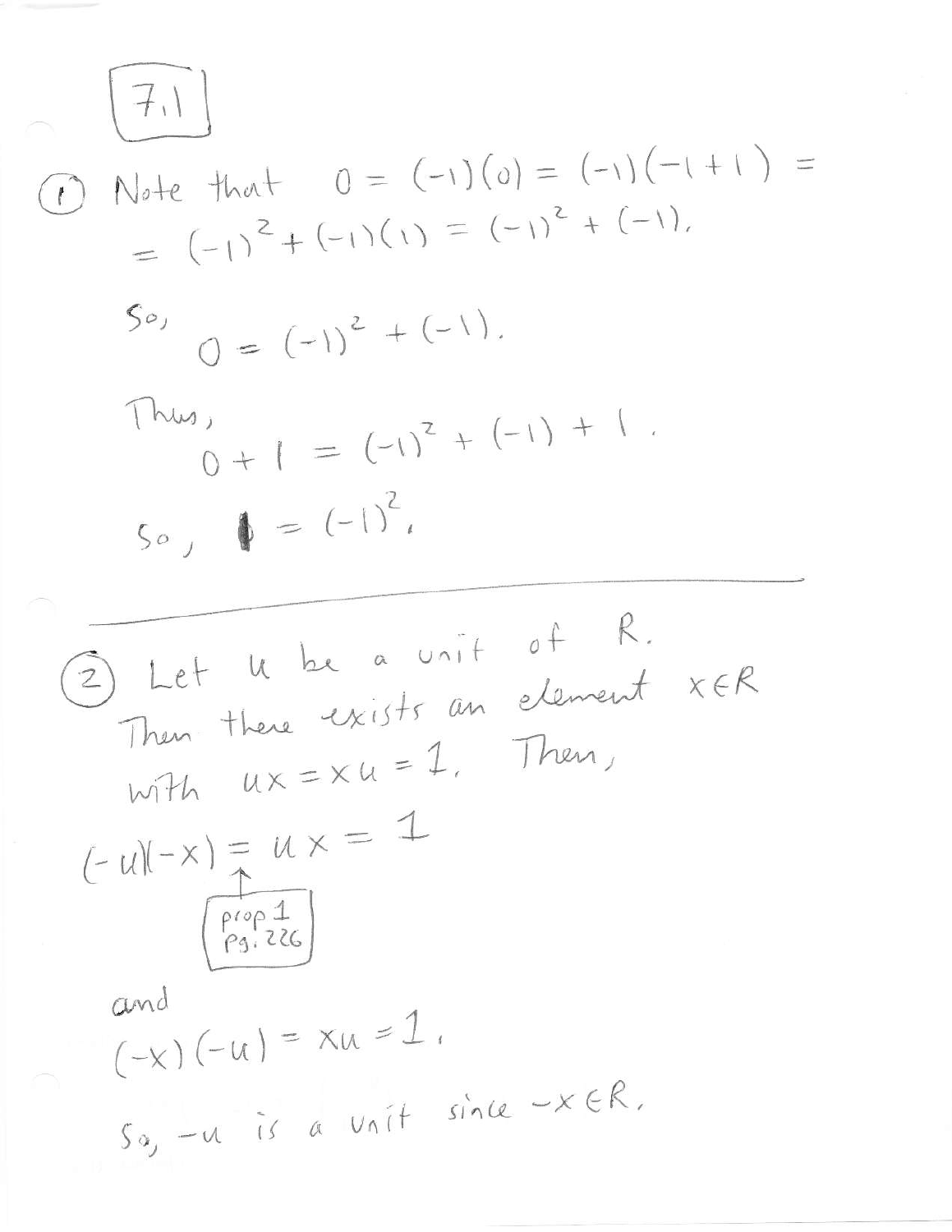(3) Let S be a subring of R and nES be a vrit of S. Then there exists  $x \in S$  with  $ux = xu = 1$ . This equation also lives in R. So, U is a unit in R too.



1) Suppose  $x^2=1$ . Then,  $x^2-1=0$ .  $S_{\rho}$   $(x-1)(x+1)=0$ ,  $S_{1}xR$   $\overline{15}$ an integral domain, either  $x-1=0$  or  $x+1=0$ .  $50, x = 100x = -1.$